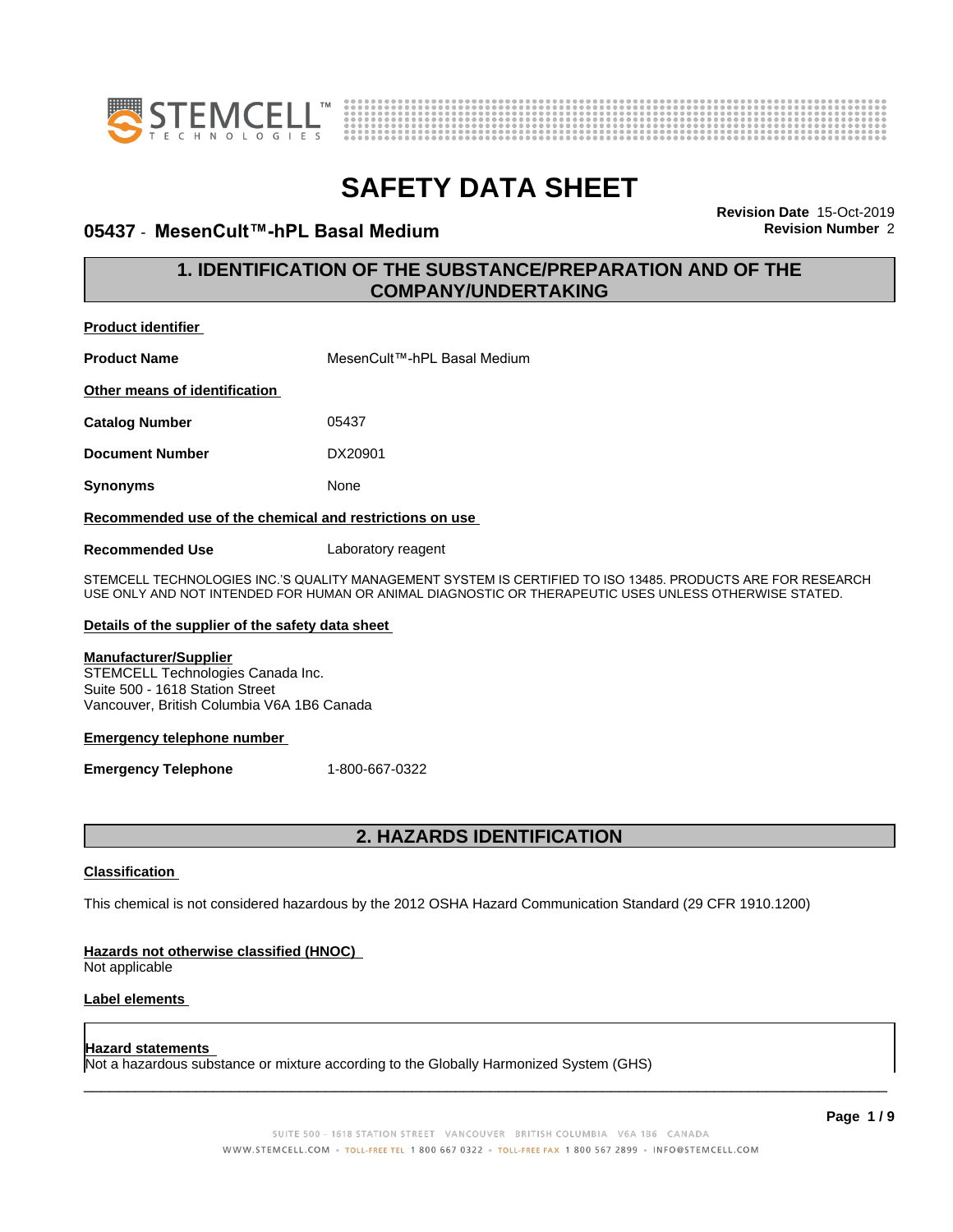



## \_\_\_\_\_\_\_\_\_\_\_\_\_\_\_\_\_\_\_\_\_\_\_\_\_\_\_\_\_\_\_\_\_\_\_\_\_\_\_\_\_\_\_\_\_\_\_\_\_\_\_\_\_\_\_\_\_\_\_\_\_\_\_\_\_\_\_\_\_\_\_\_\_\_\_\_\_\_\_\_\_\_\_\_\_\_\_\_\_\_\_\_\_ **Revision Date** 15-Oct-2019 **05437 ⋅ MesenCult™-hPL Basal Medium Revision Revision** Number 2

The product contains no substances which at their given concentration, are considered to be hazardous to health.

**Appearance** Clear **Physical state** Liquid **Odor No information available Appearance** Clear

#### **Other Information** Not applicable

**Unknown acute toxicity** 5.9E-06 % of the mixture consists of ingredient(s) of unknown toxicity 5.9E-06 % of the mixture consists of ingredient(s) of unknown acute oral toxicity 5.9E-06 % of the mixture consists of ingredient(s) of unknown acute dermal toxicity 5.9E-06 % of the mixture consists of ingredient(s) of unknown acute inhalation toxicity (gas) 5.9E-06 % of the mixture consists of ingredient(s) of unknown acute inhalation toxicity (vapor) 5.9E-06 % of the mixture consists of ingredient(s) of unknown acute inhalation toxicity (dust/mist)

## **3. COMPOSITION/INFORMATION ON INGREDIENTS**

#### **Substance**

Not applicable.

#### **Mixture**

Not a hazardous substance or mixture according to the Globally Harmonized System (GHS)

\*The exact percentage (concentration) ofcomposition has been withheld as a trade secret.

## **4. FIRST AID MEASURES**

#### **Description of first aid measures**

| <b>Inhalation</b>   | Remove to fresh air.                                                                                                    |
|---------------------|-------------------------------------------------------------------------------------------------------------------------|
| Eye contact         | Rinse thoroughly with plenty of water for at least 15 minutes, lifting lower and upper eyelids.<br>Consult a physician. |
| <b>Skin contact</b> | Wash skin with soap and water.                                                                                          |
| Ingestion           | Clean mouth with water and drink afterwards plenty of water.                                                            |
|                     |                                                                                                                         |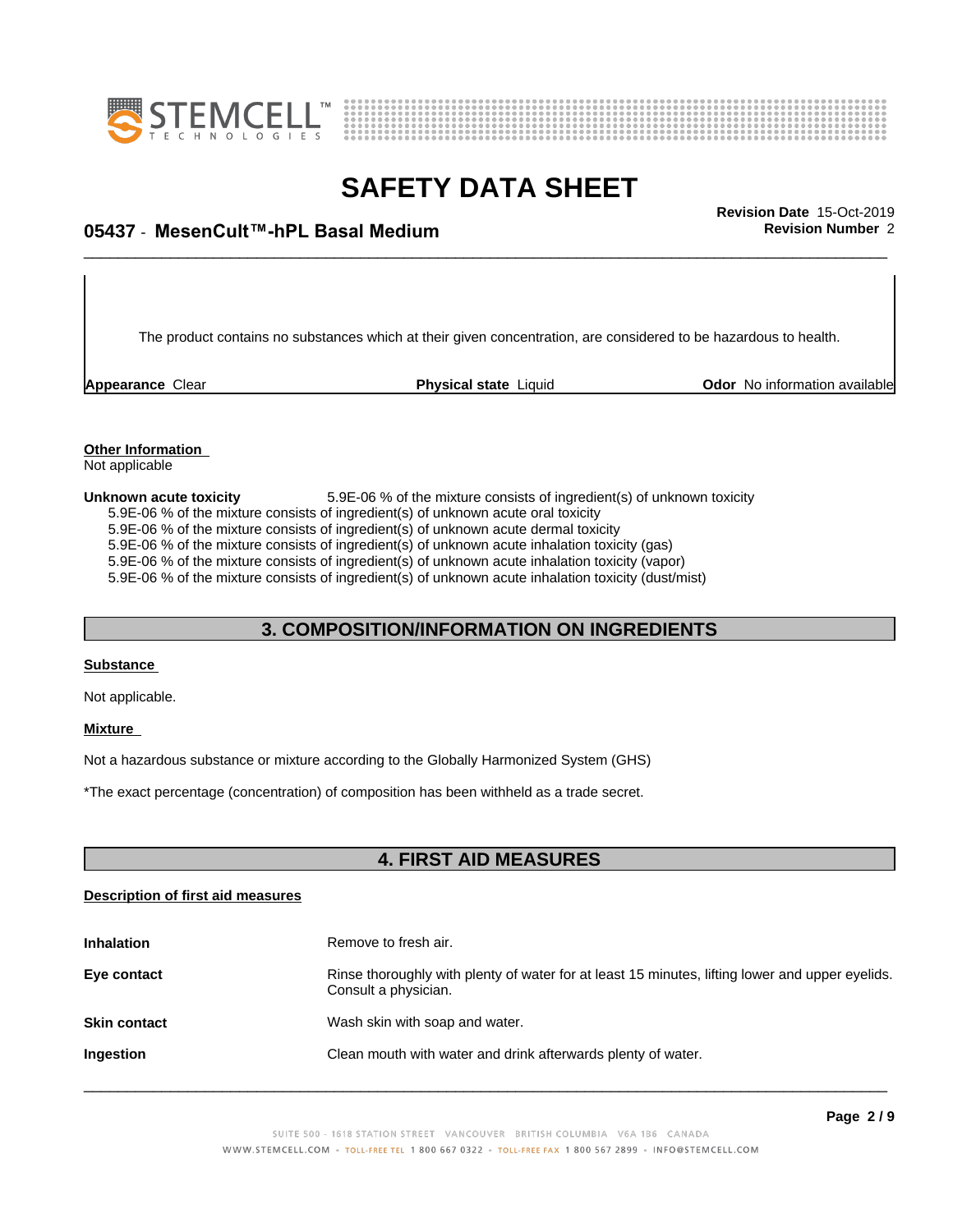



## \_\_\_\_\_\_\_\_\_\_\_\_\_\_\_\_\_\_\_\_\_\_\_\_\_\_\_\_\_\_\_\_\_\_\_\_\_\_\_\_\_\_\_\_\_\_\_\_\_\_\_\_\_\_\_\_\_\_\_\_\_\_\_\_\_\_\_\_\_\_\_\_\_\_\_\_\_\_\_\_\_\_\_\_\_\_\_\_\_\_\_\_\_ **Revision Date** 15-Oct-2019 **05437 ⋅ MesenCult™-hPL Basal Medium Revision Revision** Number 2

| Most important symptoms and effects, both acute and delayed                                               |                                                                                                                                       |
|-----------------------------------------------------------------------------------------------------------|---------------------------------------------------------------------------------------------------------------------------------------|
| <b>Symptoms</b>                                                                                           | No information available.                                                                                                             |
|                                                                                                           | Indication of any immediate medical attention and special treatment needed                                                            |
| Note to physicians                                                                                        | Treat symptomatically.                                                                                                                |
|                                                                                                           | <b>5. FIRE-FIGHTING MEASURES</b>                                                                                                      |
| <b>Suitable Extinguishing Media</b>                                                                       | Use extinguishing measures that are appropriate to local circumstances and the<br>surrounding environment.                            |
| Unsuitable extinguishing media                                                                            | CAUTION: Use of water spray when fighting fire may be inefficient.                                                                    |
| Specific hazards arising from the<br>chemical                                                             | No information available.                                                                                                             |
| <b>Explosion data</b><br>Sensitivity to Mechanical Impact None.<br><b>Sensitivity to Static Discharge</b> | None.                                                                                                                                 |
| Special protective equipment for<br>fire-fighters                                                         | Firefighters should wear self-contained breathing apparatus and full firefighting turnout<br>gear. Use personal protection equipment. |
|                                                                                                           | <b>C. ACCIDENTAL DELEAGE MEAGLIDEG</b>                                                                                                |

## **6. ACCIDENTAL RELEASE MEASURES**

**Personal precautions, protective equipment and emergency procedures**

**Personal precautions** Ensure adequate ventilation.

| <b>Environmental precautions</b>                     |                                                                                      |
|------------------------------------------------------|--------------------------------------------------------------------------------------|
| <b>Environmental precautions</b>                     | See Section 12 for additional Ecological Information.                                |
| Methods and material for containment and cleaning up |                                                                                      |
| <b>Methods for containment</b>                       | Prevent further leakage or spillage if safe to do so.                                |
| Methods for cleaning up                              | Pick up and transfer to properly labeled containers.                                 |
| Prevention of secondary hazards                      | Clean contaminated objects and areas thoroughly observing environmental regulations. |
|                                                      |                                                                                      |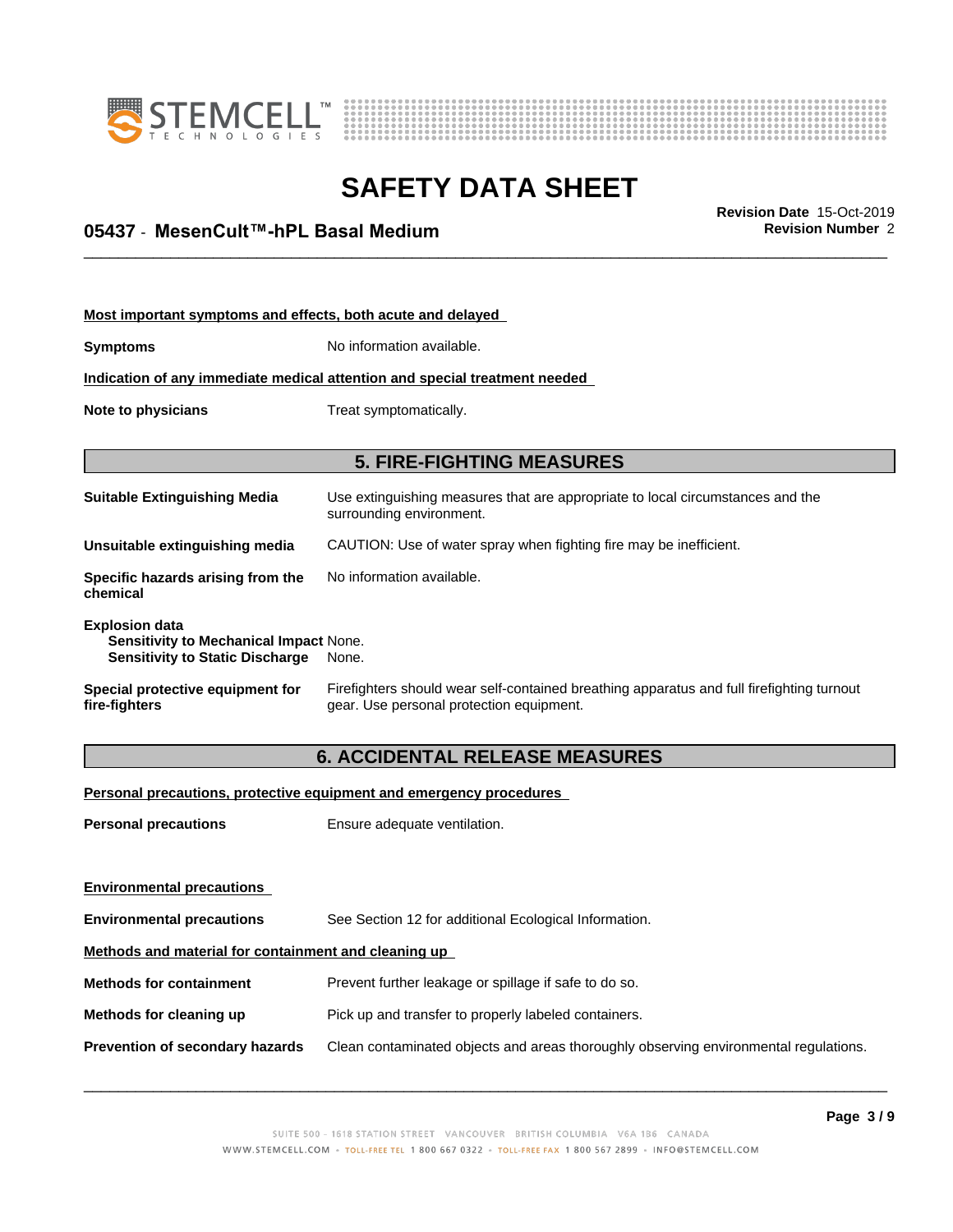



## \_\_\_\_\_\_\_\_\_\_\_\_\_\_\_\_\_\_\_\_\_\_\_\_\_\_\_\_\_\_\_\_\_\_\_\_\_\_\_\_\_\_\_\_\_\_\_\_\_\_\_\_\_\_\_\_\_\_\_\_\_\_\_\_\_\_\_\_\_\_\_\_\_\_\_\_\_\_\_\_\_\_\_\_\_\_\_\_\_\_\_\_\_ **Revision Date** 15-Oct-2019 **05437 ⋅ MesenCult™-hPL Basal Medium Revision Revision** Number 2

|                                                              | 7. HANDLING AND STORAGE                                                                                                                                                     |
|--------------------------------------------------------------|-----------------------------------------------------------------------------------------------------------------------------------------------------------------------------|
| <b>Precautions for safe handling</b>                         |                                                                                                                                                                             |
| Advice on safe handling                                      | Handle in accordance with good industrial hygiene and safety practice.                                                                                                      |
| Conditions for safe storage, including any incompatibilities |                                                                                                                                                                             |
| <b>Storage Conditions</b>                                    | Keep containers tightly closed in a dry, cool and well-ventilated place.                                                                                                    |
|                                                              |                                                                                                                                                                             |
|                                                              | 8. EXPOSURE CONTROLS/PERSONAL PROTECTION                                                                                                                                    |
| <b>Control parameters</b>                                    |                                                                                                                                                                             |
| <b>Exposure Limits</b>                                       | This product, as supplied, does not contain any hazardous materials with occupational<br>exposure limits established by the region specific regulatory bodies.              |
| <b>Appropriate engineering controls</b>                      |                                                                                                                                                                             |
| <b>Engineering controls</b>                                  | <b>Showers</b><br>Eyewash stations<br>Ventilation systems.                                                                                                                  |
|                                                              | Individual protection measures, such as personal protective equipment                                                                                                       |
| <b>Eye/face protection</b>                                   | No special protective equipment required.                                                                                                                                   |
| Skin and body protection                                     | No special protective equipment required.                                                                                                                                   |
| <b>Respiratory protection</b>                                | No protective equipment is needed under normal use conditions. If exposure limits are<br>exceeded or irritation is experienced, ventilation and evacuation may be required. |
| <b>General hygiene considerations</b>                        | Handle in accordance with good industrial hygiene and safety practice.                                                                                                      |

## **9. PHYSICAL AND CHEMICAL PROPERTIES**

**Information on basic physical and chemical properties Physical state**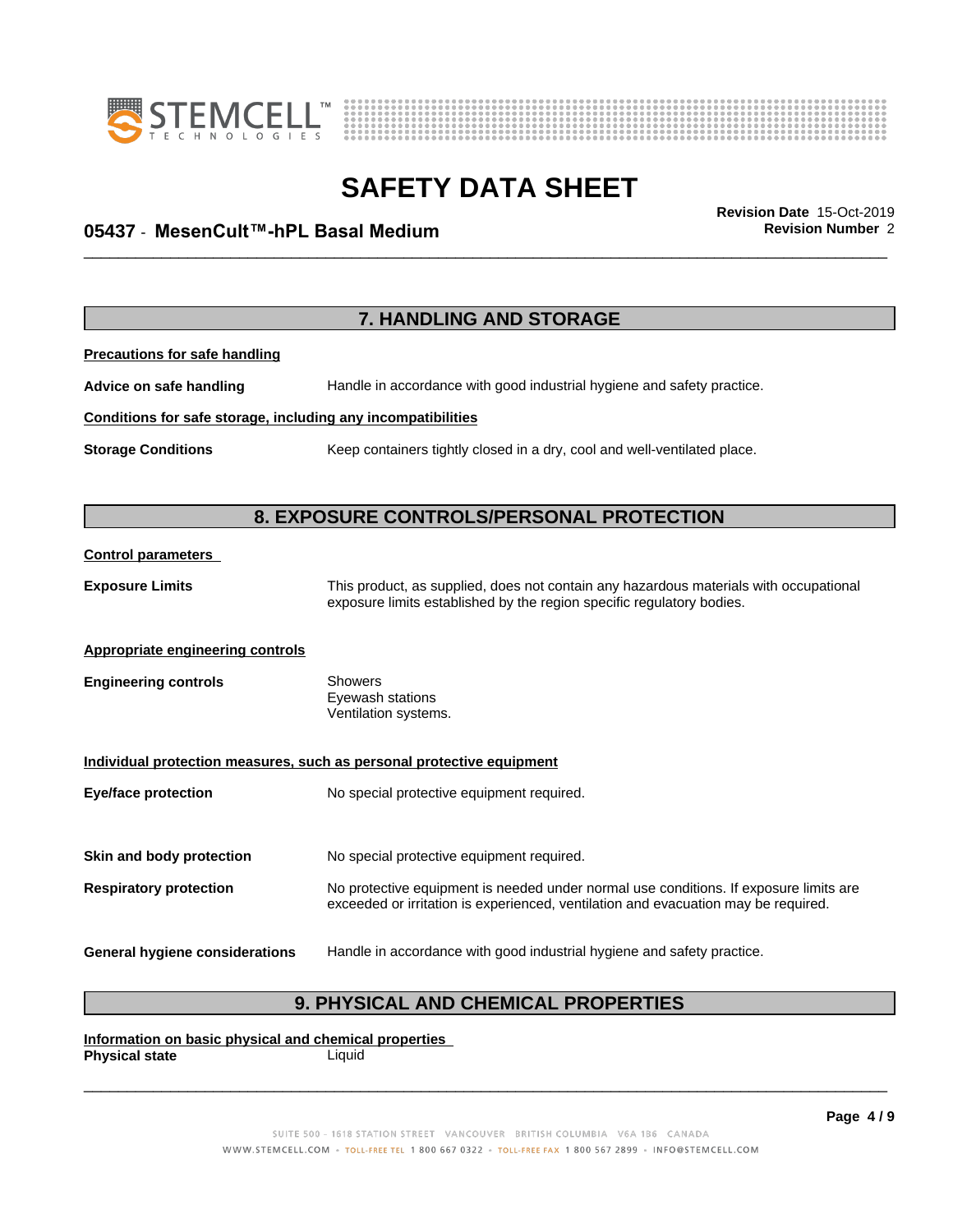



## \_\_\_\_\_\_\_\_\_\_\_\_\_\_\_\_\_\_\_\_\_\_\_\_\_\_\_\_\_\_\_\_\_\_\_\_\_\_\_\_\_\_\_\_\_\_\_\_\_\_\_\_\_\_\_\_\_\_\_\_\_\_\_\_\_\_\_\_\_\_\_\_\_\_\_\_\_\_\_\_\_\_\_\_\_\_\_\_\_\_\_\_\_ **Revision Date** 15-Oct-2019 **05437 ⋅ MesenCult™-hPL Basal Medium Revision Revision** Number 2

Appearance **Clear** 

|                          | Remarks • Method |
|--------------------------|------------------|
| No data available        | None known       |
| No data available        | None known       |
| No data available        | None known       |
| No data available        | None known       |
| No data available        | None known       |
| No data available        | None known       |
|                          | None known       |
| No data available        |                  |
| No data available        |                  |
| No data available        | None known       |
| No data available        | None known       |
| No data available        | None known       |
| No data available        | None known       |
| No data available        | None known       |
| No data available        | None known       |
| No data available        | None known       |
| No data available        | None known       |
| No data available        | None known       |
| No data available        | None known       |
| No information available |                  |
| No information available |                  |
|                          |                  |
| No information available |                  |
| No information available |                  |
| No information available |                  |
|                          | Values           |

**Color** red red **Color Odor** No information available **Odor threshold** No information available

**mation available mation available VOC Content (%)** No information available **Liquid Density** No information available **Bulk density** No information available

## **Property Idea Adventures**<br>Property in the Mone known<br>**Property Adventures**

## **10. STABILITY AND REACTIVITY**

| <b>Reactivity</b>                                                          | No information available.                 |
|----------------------------------------------------------------------------|-------------------------------------------|
| <b>Chemical stability</b>                                                  | Stable under normal conditions.           |
| Possibility of hazardous reactions                                         | None under normal processing.             |
| <b>Conditions to avoid</b>                                                 | None known based on information supplied. |
| Incompatible materials                                                     | None known based on information supplied. |
| Hazardous decomposition products None known based on information supplied. |                                           |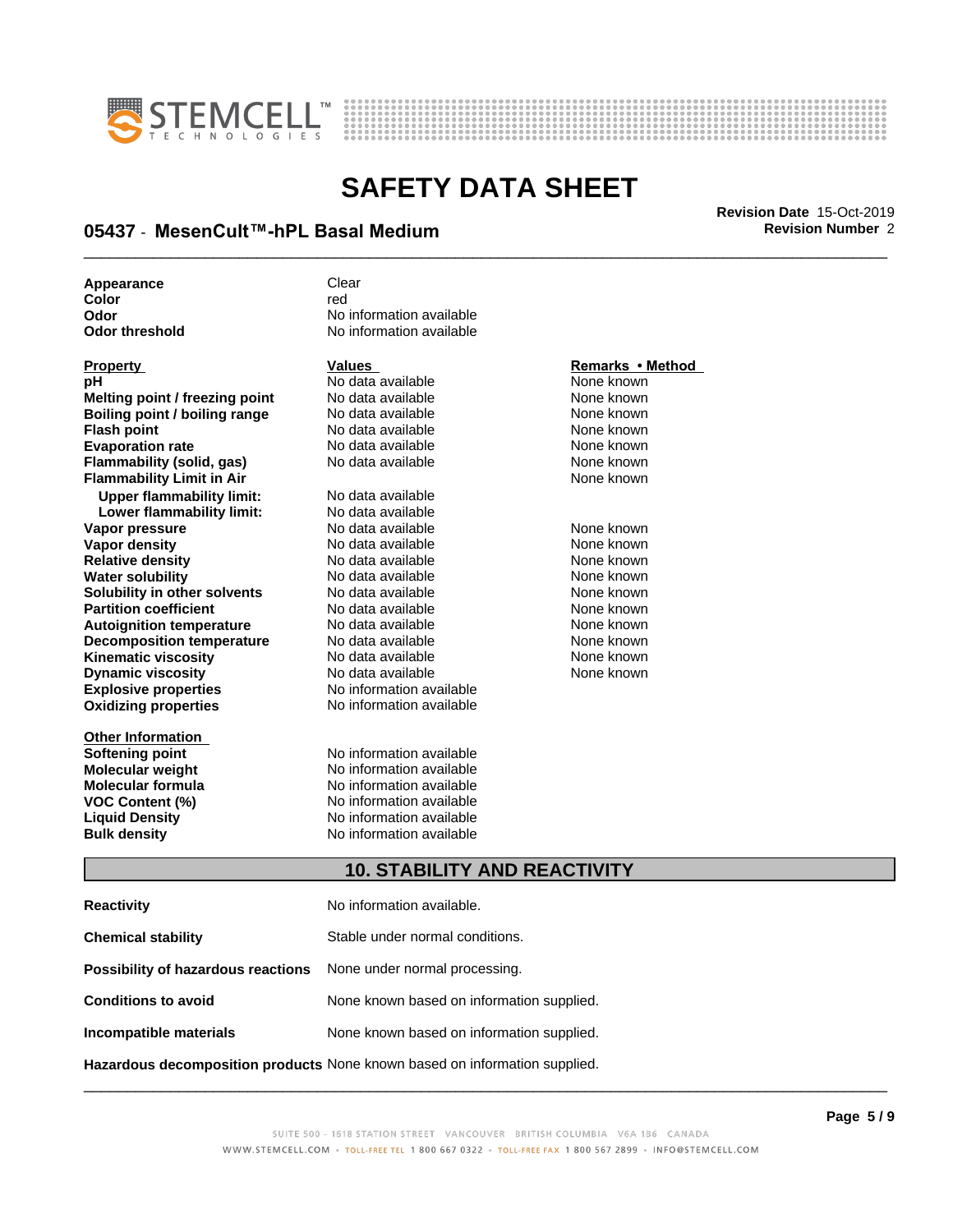



## \_\_\_\_\_\_\_\_\_\_\_\_\_\_\_\_\_\_\_\_\_\_\_\_\_\_\_\_\_\_\_\_\_\_\_\_\_\_\_\_\_\_\_\_\_\_\_\_\_\_\_\_\_\_\_\_\_\_\_\_\_\_\_\_\_\_\_\_\_\_\_\_\_\_\_\_\_\_\_\_\_\_\_\_\_\_\_\_\_\_\_\_\_ **Revision Date** 15-Oct-2019 **05437 ⋅ MesenCult™-hPL Basal Medium Revision Revision** Number 2

## **11. TOXICOLOGICAL INFORMATION**

**Information on likely routes of exposure**

| <b>Product Information</b>                                                                                                                                                                                                                                                                                                                                                                                                                                                                                                                                                                                                                                                            |                                                                   |  |
|---------------------------------------------------------------------------------------------------------------------------------------------------------------------------------------------------------------------------------------------------------------------------------------------------------------------------------------------------------------------------------------------------------------------------------------------------------------------------------------------------------------------------------------------------------------------------------------------------------------------------------------------------------------------------------------|-------------------------------------------------------------------|--|
| <b>Inhalation</b>                                                                                                                                                                                                                                                                                                                                                                                                                                                                                                                                                                                                                                                                     | Specific test data for the substance or mixture is not available. |  |
| Eye contact                                                                                                                                                                                                                                                                                                                                                                                                                                                                                                                                                                                                                                                                           | Specific test data for the substance or mixture is not available. |  |
| <b>Skin contact</b>                                                                                                                                                                                                                                                                                                                                                                                                                                                                                                                                                                                                                                                                   | Specific test data for the substance or mixture is not available. |  |
| Ingestion                                                                                                                                                                                                                                                                                                                                                                                                                                                                                                                                                                                                                                                                             | Specific test data for the substance or mixture is not available. |  |
| Symptoms related to the physical, chemical and toxicological characteristics                                                                                                                                                                                                                                                                                                                                                                                                                                                                                                                                                                                                          |                                                                   |  |
| <b>Symptoms</b>                                                                                                                                                                                                                                                                                                                                                                                                                                                                                                                                                                                                                                                                       | No information available.                                         |  |
| <b>Numerical measures of toxicity</b>                                                                                                                                                                                                                                                                                                                                                                                                                                                                                                                                                                                                                                                 |                                                                   |  |
| <b>Acute toxicity</b>                                                                                                                                                                                                                                                                                                                                                                                                                                                                                                                                                                                                                                                                 |                                                                   |  |
| Unknown acute toxicity<br>5.9E-06 % of the mixture consists of ingredient(s) of unknown toxicity<br>5.9E-06 % of the mixture consists of ingredient(s) of unknown acute oral toxicity<br>5.9E-06 % of the mixture consists of ingredient(s) of unknown acute dermal toxicity<br>5.9E-06 % of the mixture consists of ingredient(s) of unknown acute inhalation toxicity (gas)<br>5.9E-06 % of the mixture consists of ingredient(s) of unknown acute inhalation toxicity (vapor)<br>5.9E-06 % of the mixture consists of ingredient(s) of unknown acute inhalation toxicity (dust/mist)<br>Delayed and immediate effects as well as chronic effects from short and long-term exposure |                                                                   |  |
| <b>Skin corrosion/irritation</b>                                                                                                                                                                                                                                                                                                                                                                                                                                                                                                                                                                                                                                                      | No information available.                                         |  |
| Serious eye damage/eye irritation                                                                                                                                                                                                                                                                                                                                                                                                                                                                                                                                                                                                                                                     | No information available.                                         |  |
| Respiratory or skin sensitization                                                                                                                                                                                                                                                                                                                                                                                                                                                                                                                                                                                                                                                     | No information available.                                         |  |
| Germ cell mutagenicity                                                                                                                                                                                                                                                                                                                                                                                                                                                                                                                                                                                                                                                                | No information available.                                         |  |
| Carcinogenicity                                                                                                                                                                                                                                                                                                                                                                                                                                                                                                                                                                                                                                                                       | No information available.                                         |  |
| <b>Reproductive toxicity</b>                                                                                                                                                                                                                                                                                                                                                                                                                                                                                                                                                                                                                                                          | No information available.                                         |  |
| <b>STOT - single exposure</b>                                                                                                                                                                                                                                                                                                                                                                                                                                                                                                                                                                                                                                                         | No information available.                                         |  |
|                                                                                                                                                                                                                                                                                                                                                                                                                                                                                                                                                                                                                                                                                       |                                                                   |  |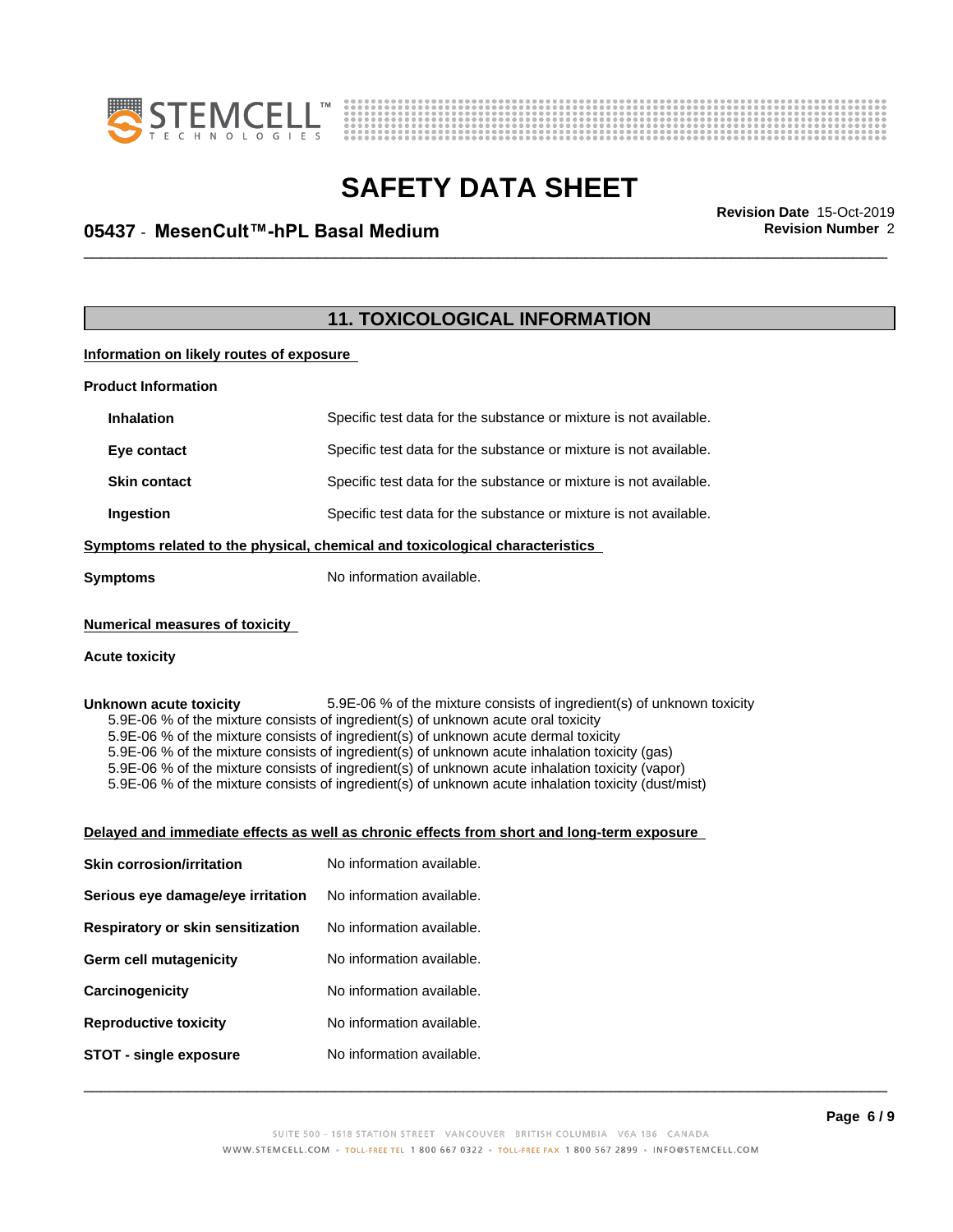



## \_\_\_\_\_\_\_\_\_\_\_\_\_\_\_\_\_\_\_\_\_\_\_\_\_\_\_\_\_\_\_\_\_\_\_\_\_\_\_\_\_\_\_\_\_\_\_\_\_\_\_\_\_\_\_\_\_\_\_\_\_\_\_\_\_\_\_\_\_\_\_\_\_\_\_\_\_\_\_\_\_\_\_\_\_\_\_\_\_\_\_\_\_ **Revision Date** 15-Oct-2019 **05437 ⋅ MesenCult™-hPL Basal Medium Revision Revision** Number 2

| <b>STOT - repeated exposure</b> | No information available. |
|---------------------------------|---------------------------|
|                                 |                           |

**Aspiration hazard** No information available.

## **12. ECOLOGICAL INFORMATION**

| <b>Ecotoxicity</b>            |                                    |
|-------------------------------|------------------------------------|
| Persistence and degradability | No information available.          |
| <b>Bioaccumulation</b>        | There is no data for this product. |
| Other adverse effects         | No information available.          |

## **13. DISPOSAL CONSIDERATIONS**

| Waste treatment methods                |                                                                                                                    |  |
|----------------------------------------|--------------------------------------------------------------------------------------------------------------------|--|
| Waste from residues/unused<br>products | Dispose of in accordance with local regulations. Dispose of waste in accordance with<br>environmental legislation. |  |
| Contaminated packaging                 | Do not reuse empty containers.                                                                                     |  |

## **14. TRANSPORT INFORMATION**

| <u>DOT</u>  | Not regulated |
|-------------|---------------|
| <b>TDG</b>  | Not regulated |
| <b>MEX</b>  | Not regulated |
| ICAO (air)  | Not regulated |
| <b>IATA</b> | Not regulated |
| <b>IMDG</b> | Not regulated |
| RID         | Not regulated |
|             |               |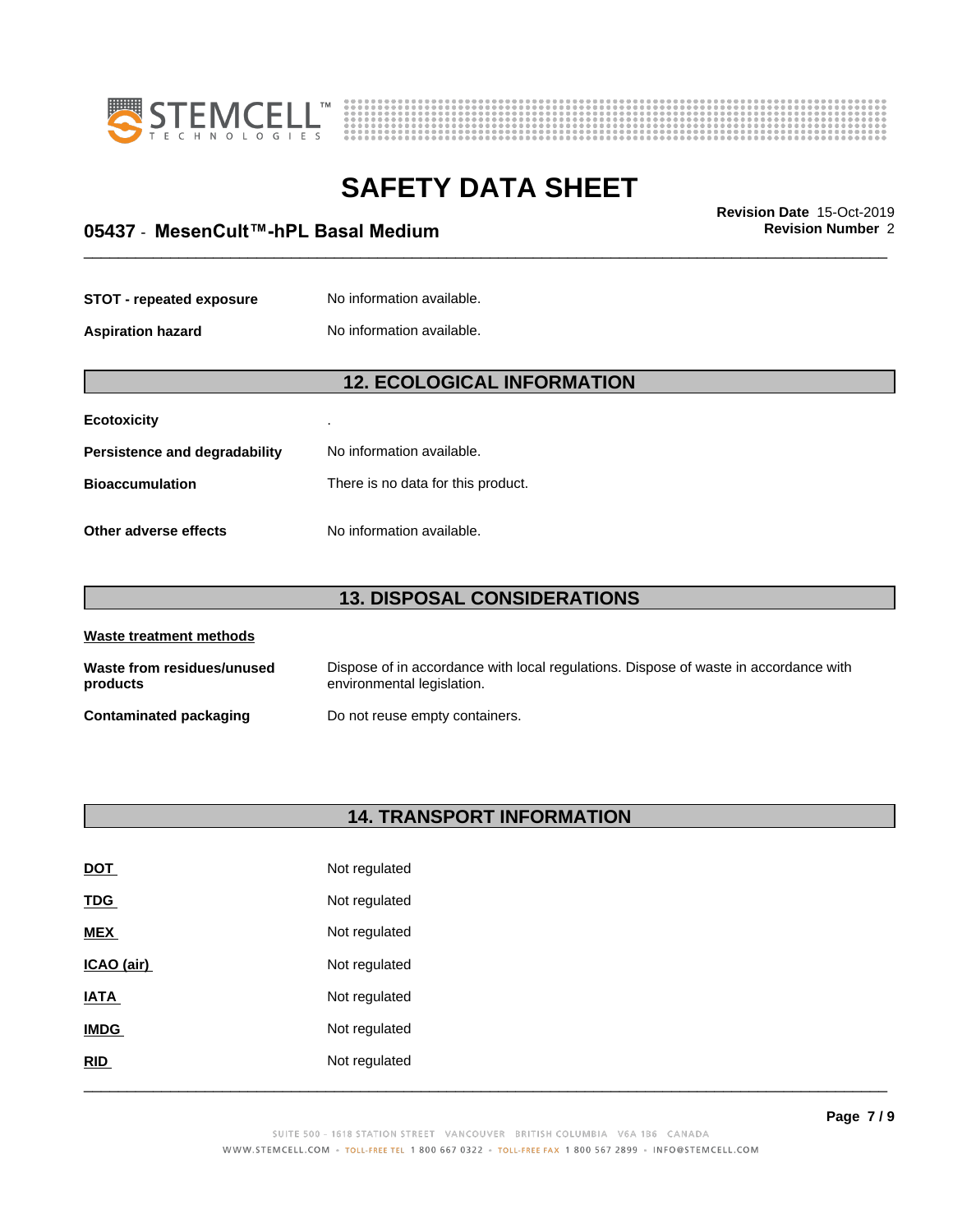



# **SAFETY DATA SHEET**<br>Revision Date 15-Oct-2019

## \_\_\_\_\_\_\_\_\_\_\_\_\_\_\_\_\_\_\_\_\_\_\_\_\_\_\_\_\_\_\_\_\_\_\_\_\_\_\_\_\_\_\_\_\_\_\_\_\_\_\_\_\_\_\_\_\_\_\_\_\_\_\_\_\_\_\_\_\_\_\_\_\_\_\_\_\_\_\_\_\_\_\_\_\_\_\_\_\_\_\_\_\_ **Revision Date** 15-Oct-2019 **05437 ⋅ MesenCult™-hPL Basal Medium Revision Revision** Number 2

ADR **ADR** Not regulated

## **ADN** Not regulated

|                                  | <b>15. REGULATORY INFORMATION</b> |
|----------------------------------|-----------------------------------|
| <b>International Inventories</b> |                                   |
| TSCA                             | Does not comply                   |
| <b>DSL/NDSL</b>                  | Does not comply                   |
| <b>EINECS/ELINCS</b>             | Does not comply                   |
| <b>ENCS</b>                      | Does not comply                   |
| <b>IECSC</b>                     | Does not comply                   |
| KECL                             | Does not comply                   |
| <b>PICCS</b>                     | Does not comply                   |
| <b>AICS</b>                      | Does not comply                   |
|                                  |                                   |

 **Legend:**

 **TSCA** - United States Toxic Substances Control Act Section 8(b) Inventory

 **DSL/NDSL** - Canadian Domestic Substances List/Non-Domestic Substances List

 **EINECS/ELINCS** - European Inventory of Existing Chemical Substances/European List of Notified Chemical Substances

 **ENCS** - Japan Existing and New Chemical Substances

 **IECSC** - China Inventory of Existing Chemical Substances

 **KECL** - Korean Existing and Evaluated Chemical Substances

 **PICCS** - Philippines Inventory of Chemicals and Chemical Substances

**Sudden release of pressure hazard** No **Reactive Hazard** No

 **AICS** - Australian Inventory of Chemical Substances

#### **US Federal Regulations**

#### **SARA 313**

Section 313 of Title III of the Superfund Amendments and Reauthorization Act of 1986 (SARA). This product does not contain any chemicals which are subject to the reporting requirements of the Act and Title 40 of the Code of Federal Regulations, Part 372.

| <b>SARA 311/312 Hazard Categories</b> |    |  |
|---------------------------------------|----|--|
| Acute health hazard                   | N٥ |  |
| <b>Chronic Health Hazard</b>          | Nο |  |
| Fire hazard                           | No |  |

#### **CWA** (Clean Water Act)

This product does not contain any substances regulated as pollutants pursuant to the Clean Water Act (40 CFR 122.21 and 40 CFR 122.42).

## **CERCLA**

This material, as supplied, does not contain any substances regulated as hazardous substances under the Comprehensive Environmental Response Compensation and Liability Act (CERCLA) (40 CFR 302) or the Superfund Amendments and Reauthorization Act (SARA) (40 CFR 355). There may be specific reporting requirements at the local, regional, or state level